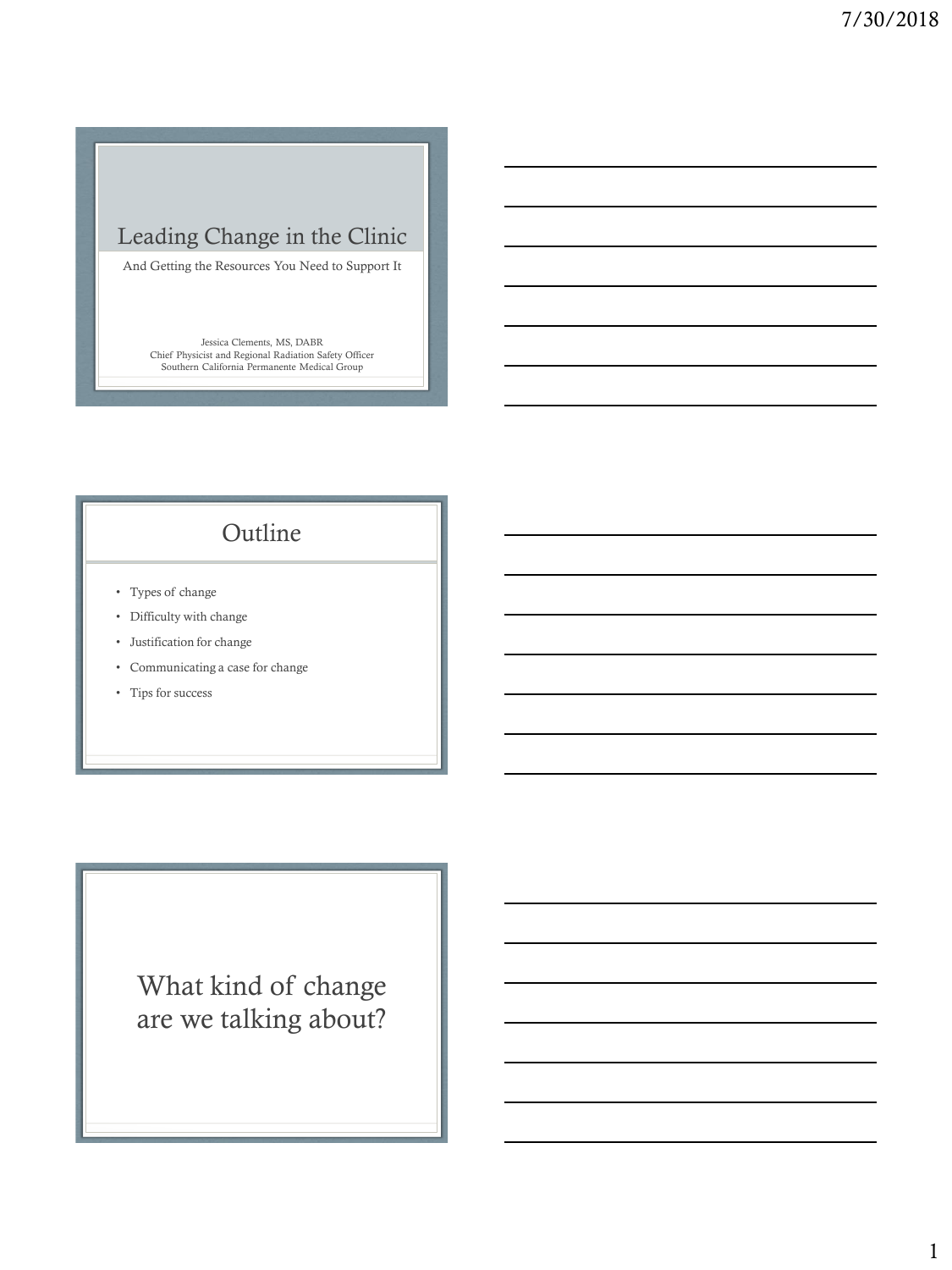







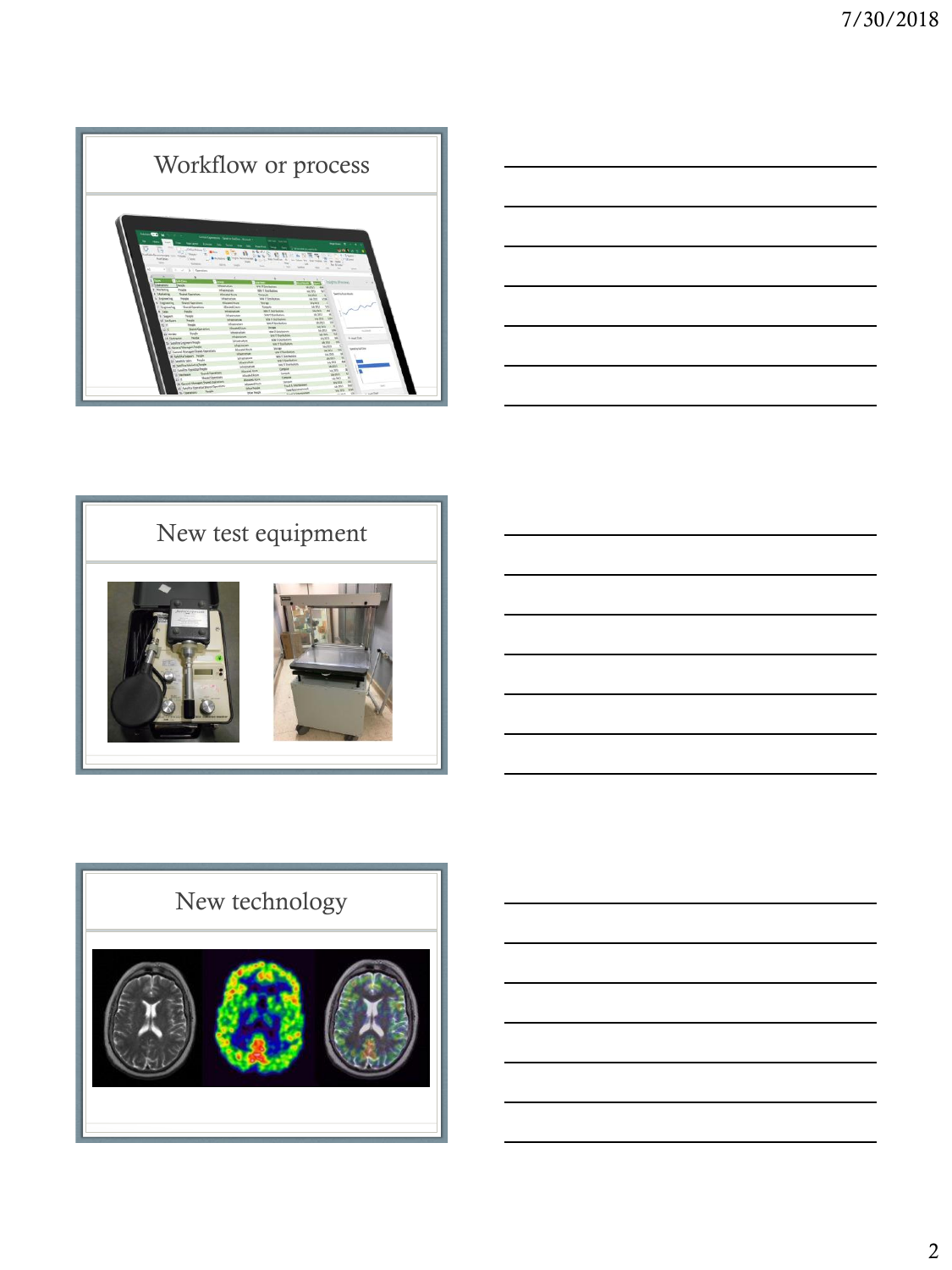



## Problems with change

- The first reaction to change is typically fear.
- There's a negative bias. We assume failure is likely.
- Change is difficult and it requires effort.
- Funding may be limited or nonexistent
- Insufficient evidence has been presented to support change efforts



## Justification for Change

- The problem must be well defined
- Possible solutions must be considered
- Detail advantages of the change qualitative and quantitative
- Understand risks associated with the change
- Fully understand all costs
- Have a plan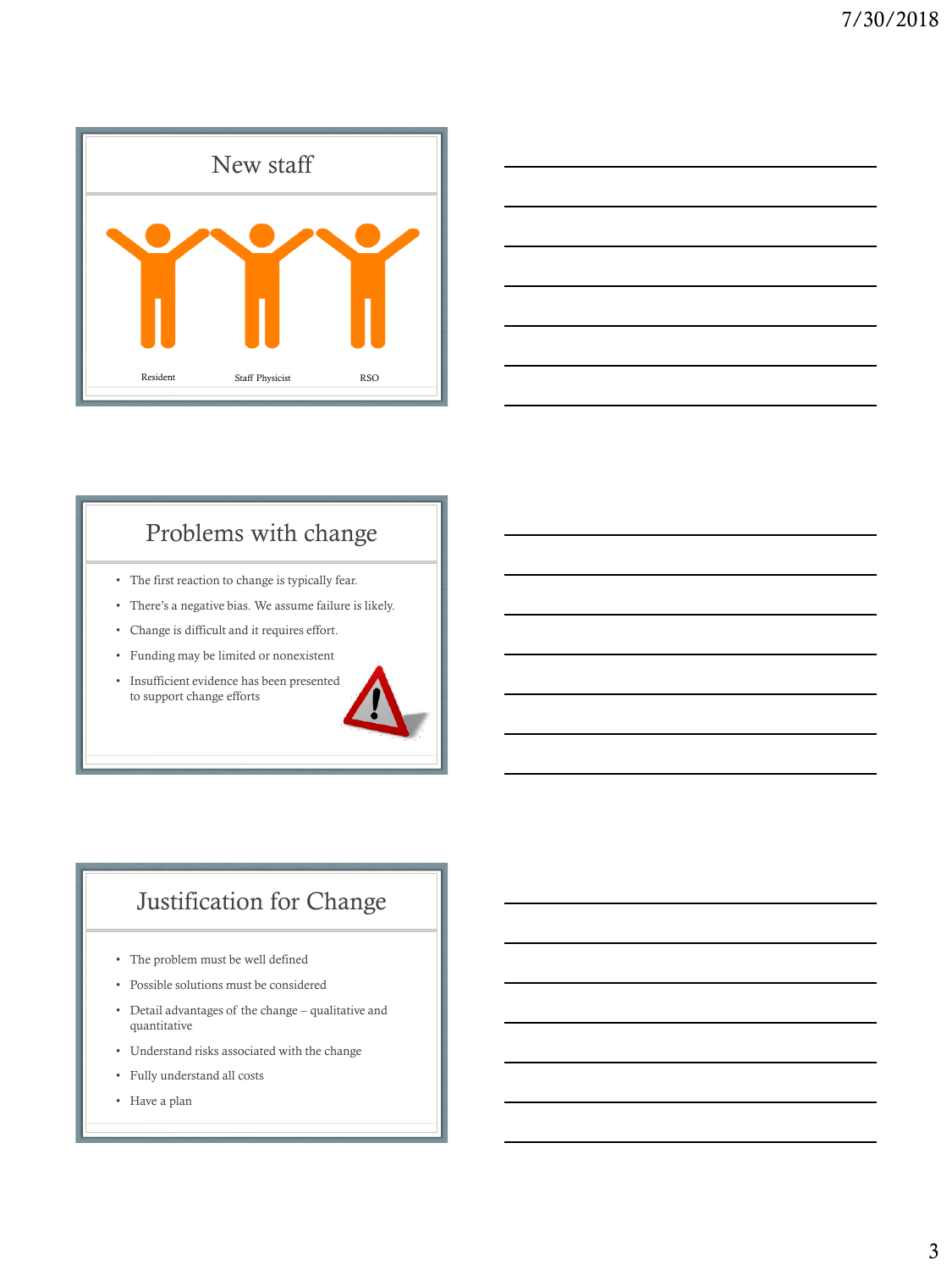# Making a Business Case

- Formal, usually written proposal or presentation including all justification items
- After working through each section required for a justification, write an executive summary, which will be the first item in the business case





## Example Business Case

### Challenge or goal

What are we solving or pursing? What does this solve or what opportunity is presented? What is the impact?

How does the solution presented address these items? What is needed?

The test equipment is end of life and is no longer supported by the manufacturer.

Patient volume has increased 10% over the past 18 months.

There is a new accreditation requirement that must be met.

### Example Business Case

Solutions What options were considered?

Why was this one selected?

5 software solutions were evaluated. The product chosen has the best options for our clinic. - Compatible with existing infrastructure

- Customizable data fields - Lower cost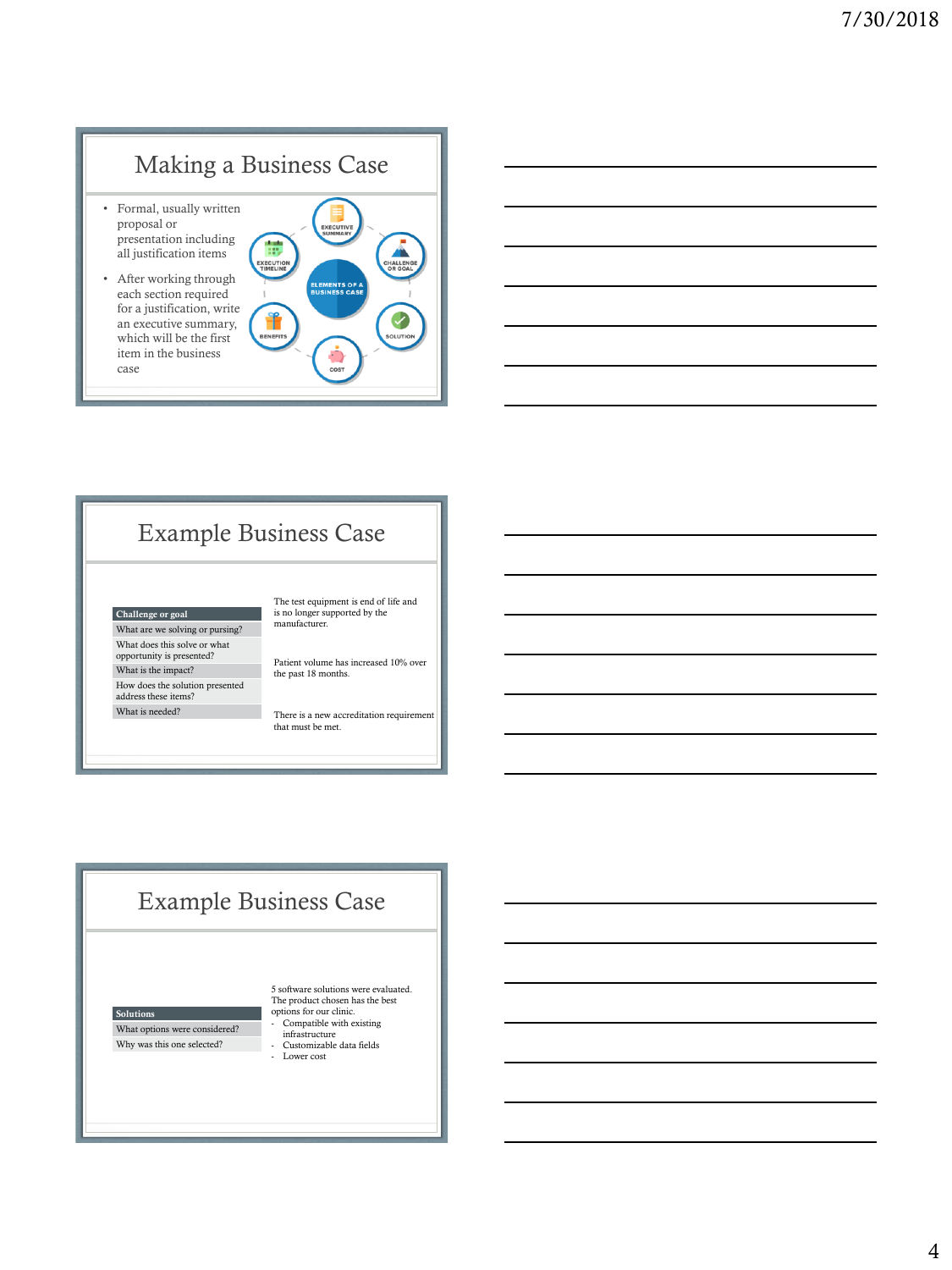## Example Business Case

#### **Costs**

What is the total cost for materials and labor?

How will this be funded? For equipment, when does it depreciate? What is the total cost of ownership? Is there maintenance? Are there any hidden costs?

The initial equipment cost is \$75k with an annual maintenance cost of \$5k. Repairs are under warranty for 24 months and then charged at a rate of \$250/hours.

The annual salary of a new physicist is \$170k with a benefits cost of \$34k per year and an annual increase of 3%. For the net new physicist to complete clinical duties, \$25k of test equipment must be purchased with an ongoing maintenance fee of \$2k/year.

### Example Business Case

### Benefits and Risks

What are the benefits to the patient?

What are the benefits to the department or organization? What risks could affect the project?

The new test equipment automatically transfers data to our department database. This allows greater efficiency and accuracy.

This is the first FDA-approved therapy for cancers of this type.

Although a thorough analysis has been completed, it is possible to encounter unexpected costs or delays in implementation.

### Example Business Case

#### Timeline

How long will it take to implement? How long will it take to achieve benefits? How much staff time is involved?

Construction will last for 6 weeks. Installation of the new equipment will be completed in 1 week. Physics acceptance testing will take 2 weeks to complete. Permitting is required prior to first clinical use and has historically taken 30 days from completion of installation for approval to treat patients.

Following 1 week of applications training on new test equipment, immediate efficiency gains of 10% of staff time.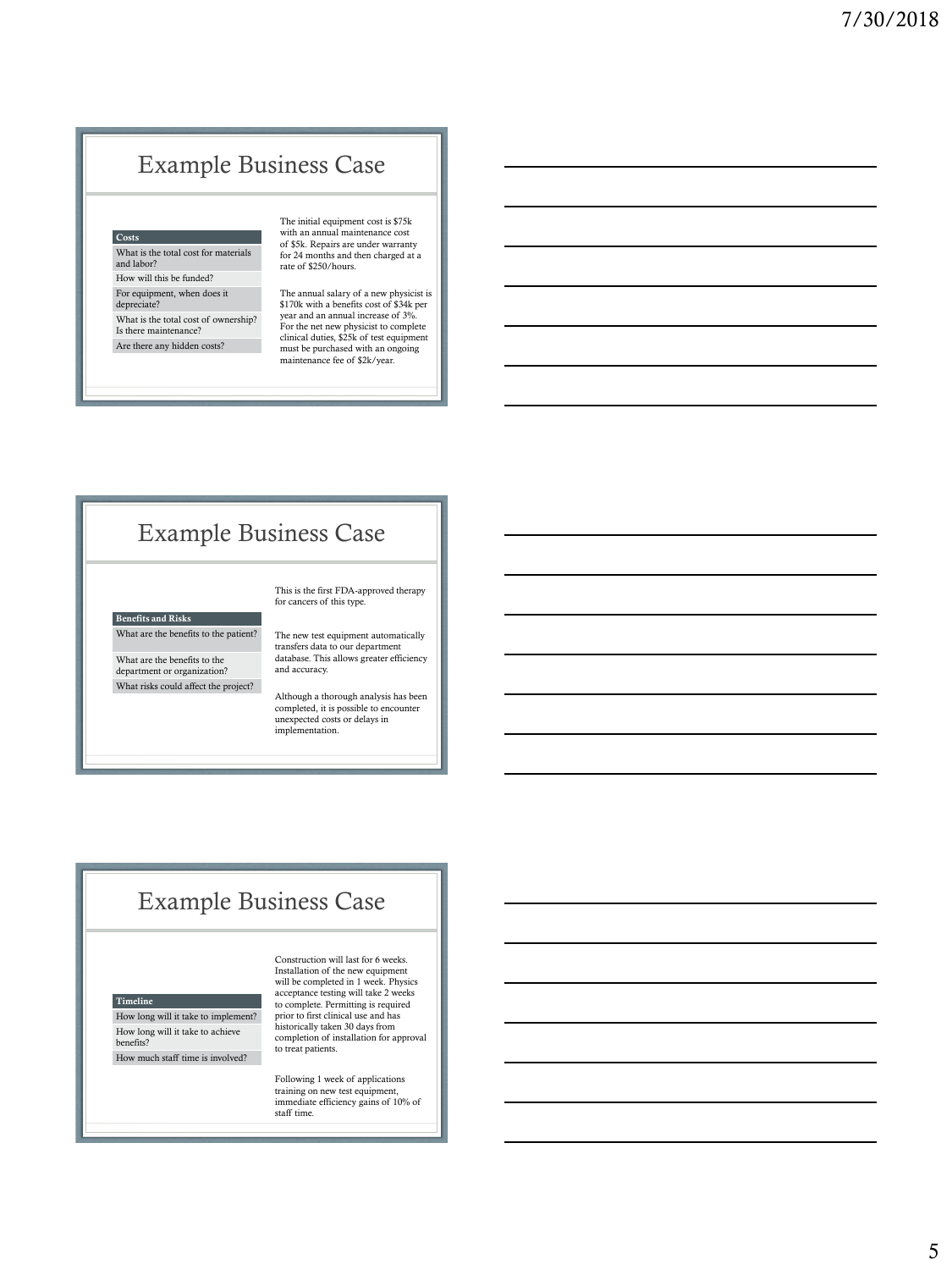### Example Business Case

### Executive Summary

Include a succinct explanation of the purpose or scope of the proposal. Identify what is involved.

Characterize the return on investment. What is the strategic need for this? Strategic needs may be: Cost avoidance Cost reduction Change of process or nature of work Increased and sustainable workload Breakdown of existing equipment Increased costs in the current state

### Managing Change –

- When changing workflows or processes, it is imperative to:
	- Recognize embedded tensions and paradoxes
	- Involve everyone in the department
	- Hold everyone accountable
	- Address the culture explicitly

### Tips for Success

- Make your case clear and interesting, consider telling a story
- Highlight value and benefits
- Don't overwhelm the audience/decision maker with too much detail or data – include strategic evidence
- Where appropriate, try to build buy-in ahead of time
- Include scientific support, but make sure the data is complete and unbiased